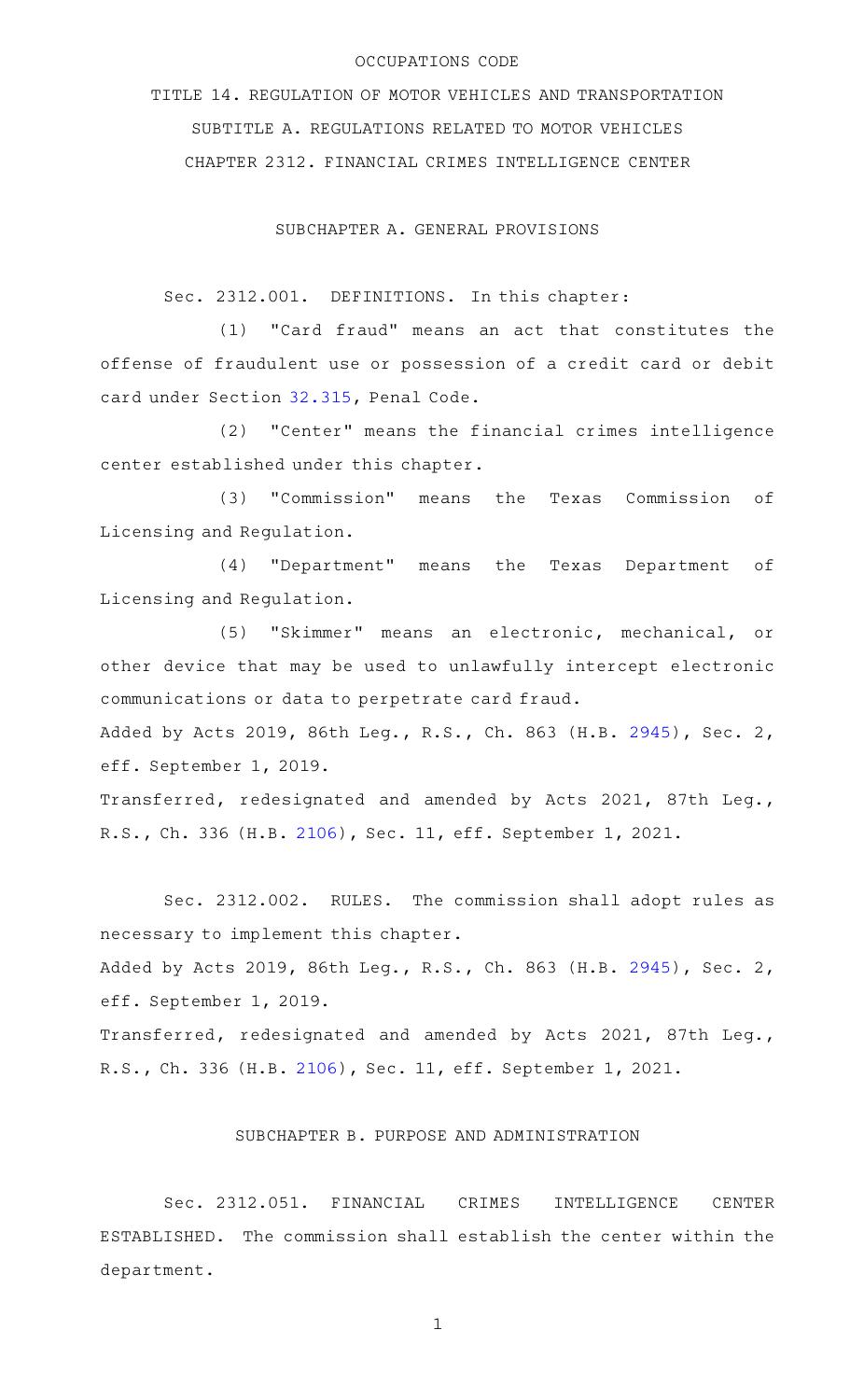Added by Acts 2019, 86th Leg., R.S., Ch. 863 (H.B. [2945](http://www.legis.state.tx.us/tlodocs/86R/billtext/html/HB02945F.HTM)), Sec. 2, eff. September 1, 2019.

Transferred, redesignated and amended by Acts 2021, 87th Leg., R.S., Ch. 336 (H.B. [2106](http://www.legis.state.tx.us/tlodocs/87R/billtext/html/HB02106F.HTM)), Sec. 11, eff. September 1, 2021.

Sec. 2312.052. PURPOSES OF CENTER. The purposes of the center are to:

(1) serve as the state's primary entity for the planning, coordination, and integration of law enforcement agencies and other governmental agencies that respond to criminal activity related to card fraud, including through the use of skimmers; and

 $(2)$  maximize the ability of the department, law enforcement agencies, and other governmental agencies to detect, prevent, and respond to criminal activities related to card fraud. Added by Acts 2019, 86th Leg., R.S., Ch. 863 (H.B. [2945](http://www.legis.state.tx.us/tlodocs/86R/billtext/html/HB02945F.HTM)), Sec. 2, eff. September 1, 2019.

Transferred, redesignated and amended by Acts 2021, 87th Leg., R.S., Ch. 336 (H.B. [2106](http://www.legis.state.tx.us/tlodocs/87R/billtext/html/HB02106F.HTM)), Sec. 11, eff. September 1, 2021.

Sec. 2312.053. OPERATION AGREEMENTS AUTHORIZED; CHIEF INTELLIGENCE COORDINATOR. (a) The department:

(1) may enter into agreements with law enforcement agencies or other governmental agencies for the operation of the center; and

(2) shall enter into an agreement with a law enforcement agency or other governmental agency for the appointment of a chief intelligence coordinator to supervise and manage the operation of the center.

(b) The chief intelligence coordinator appointed under the agreement required by Subsection (a)(2) may be a licensed peace officer. The agreement must provide that the commission of a chief intelligence coordinator who is a licensed peace officer will be carried by the agency with which the department enters into the agreement under that subdivision.

(c) Information a law enforcement agency or other governmental agency collects and maintains under an agreement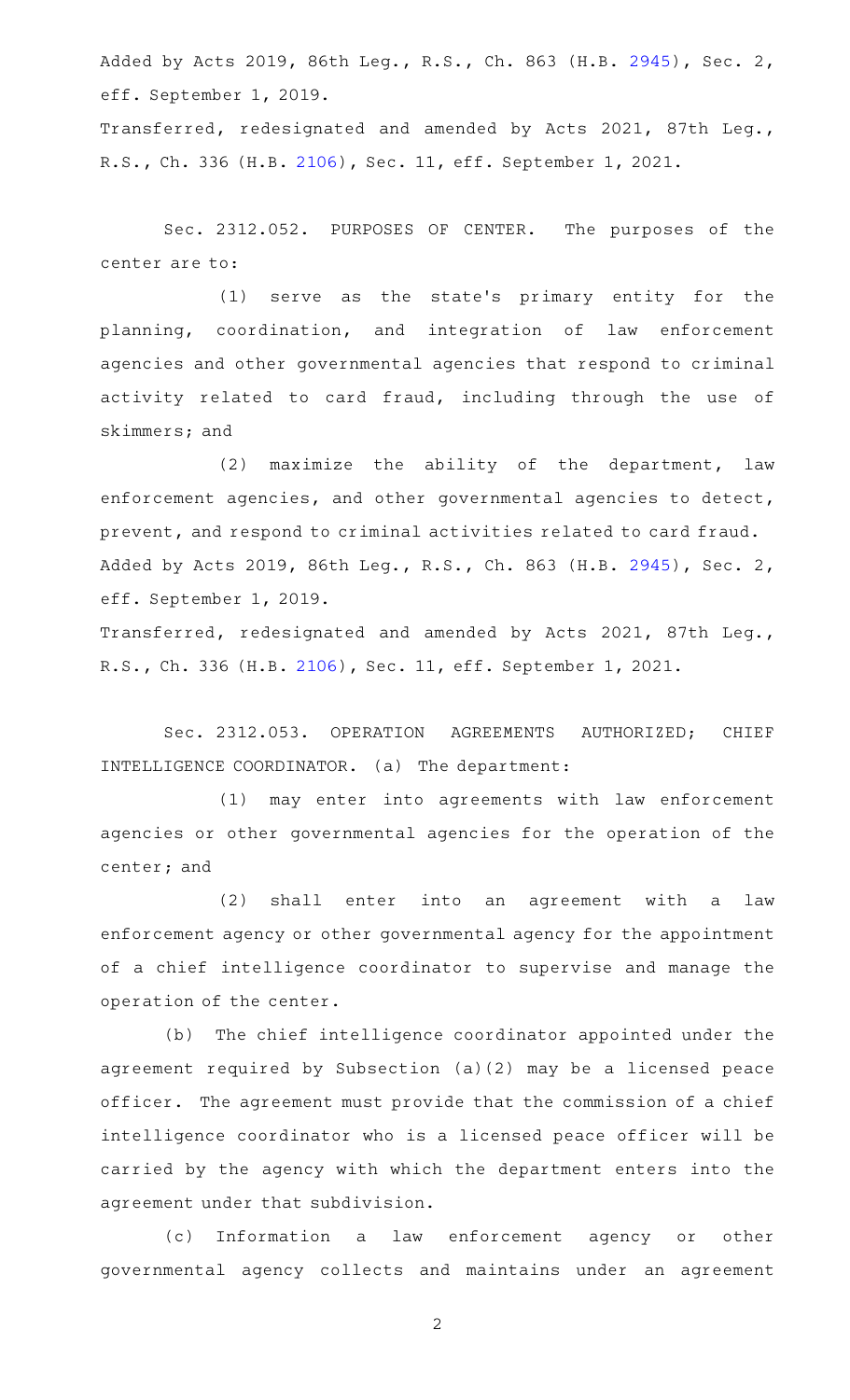entered into with the department under this chapter is the intellectual property of the center. On termination of the agreement, the contracting agency shall transfer the information to the department in accordance with the terms of the agreement. Added by Acts 2019, 86th Leg., R.S., Ch. 863 (H.B. [2945](http://www.legis.state.tx.us/tlodocs/86R/billtext/html/HB02945F.HTM)), Sec. 2, eff. September 1, 2019. Transferred, redesignated and amended by Acts 2021, 87th Leg.,

R.S., Ch. 336 (H.B. [2106](http://www.legis.state.tx.us/tlodocs/87R/billtext/html/HB02106F.HTM)), Sec. 11, eff. September 1, 2021.

Sec. 2312.054. POWERS AND DUTIES. (a) The center may collaborate with federal, state, and local governmental agencies to accomplish the purposes of the center.

(b) The center shall assist law enforcement agencies, other governmental agencies, financial institutions, credit card issuers, debit card issuers, payment card networks, institutions of higher education, and merchants in their efforts to develop and implement strategies to:

 $(1)$  detect skimmers;

(2) ensure an effective response if a skimmer is found; and

(3) prevent card fraud.

 $(c)$  The center may:

(1) serve as a centralized collection point for information related to card fraud;

(2) provide training and educational opportunities to law enforcement;

 $(3)$  provide outreach to the public; and

(4) release information to affected financial institutions, credit card issuers, debit card issuers, payment card networks, institutions of higher education, and merchants if the center does not consider the information to be sensitive to law enforcement.

(d) For purposes of Subsection  $(c)(4)$ , information is considered sensitive to law enforcement if the information could cause harm to law enforcement activities or jeopardize an investigation or operation if disclosed.

Added by Acts 2019, 86th Leg., R.S., Ch. 863 (H.B. [2945](http://www.legis.state.tx.us/tlodocs/86R/billtext/html/HB02945F.HTM)), Sec. 2,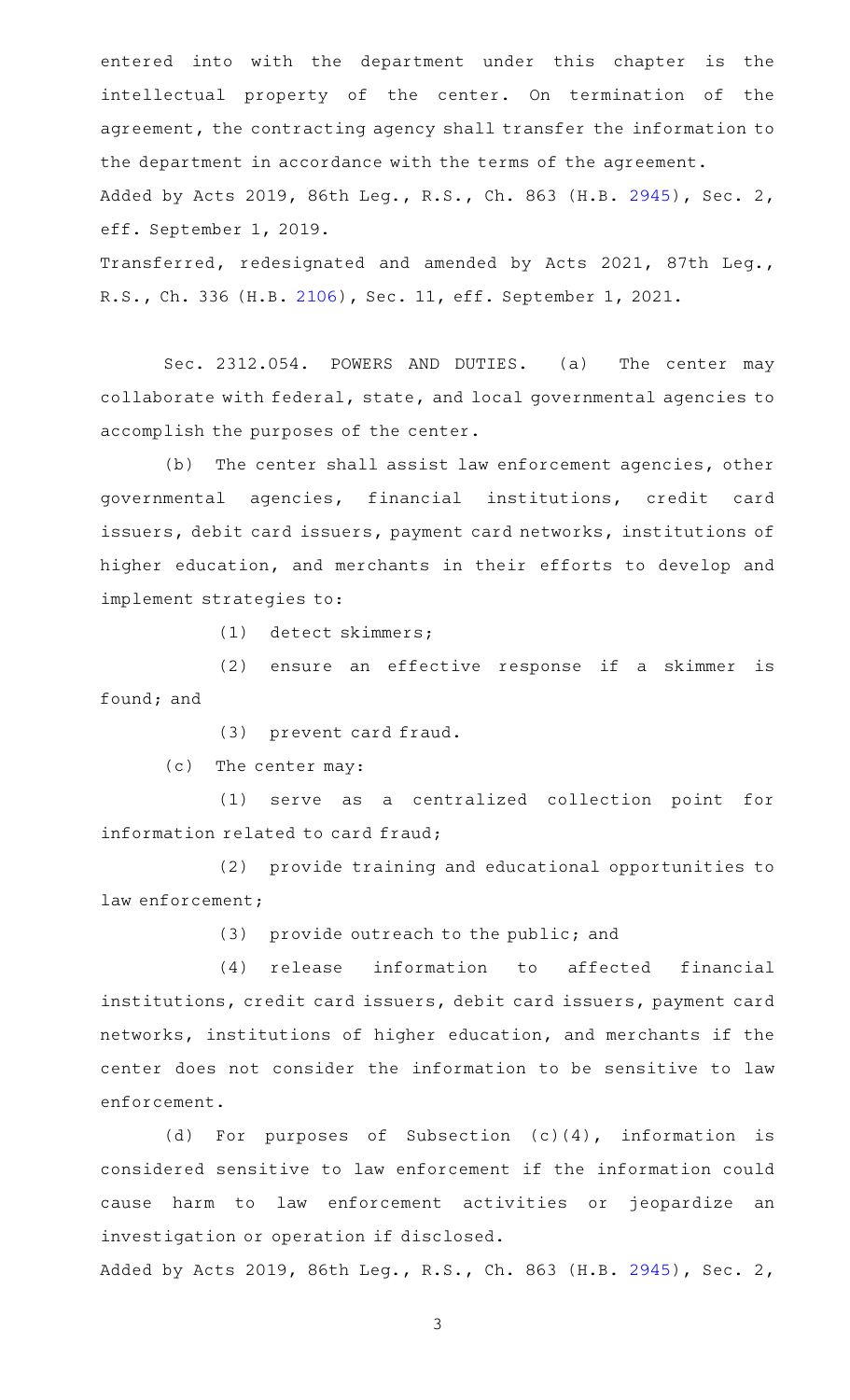eff. September 1, 2019.

Transferred, redesignated and amended by Acts 2021, 87th Leg., R.S., Ch. 336 (H.B. [2106](http://www.legis.state.tx.us/tlodocs/87R/billtext/html/HB02106F.HTM)), Sec. 11, eff. September 1, 2021.

Sec. 2312.055. ANNUAL REPORT. (a) Not later than December 1 of each year, the chief intelligence coordinator shall file a report with the department.

(b) The report must include:

(1) a plan of operation for the center and an estimate of the amount of money necessary to implement that plan;

(2) an assessment of the current state of card fraud in this state, including:

(A) an identification of the geographic locations in this state that have the highest statistical probability for card fraud; and

(B) a summary of card fraud statistics for the year in which the report is filed;

(3) a detailed plan of operation for combatting card fraud;

 $(4)$  a communications plan for outreach to law enforcement agencies, financial institutions, credit card issuers, debit card issuers, payment card networks, merchants, and the public; and

(5) a list of expenditures made since the most recent report was filed with the department.

Added by Acts 2019, 86th Leg., R.S., Ch. 863 (H.B. [2945](http://www.legis.state.tx.us/tlodocs/86R/billtext/html/HB02945F.HTM)), Sec. 2, eff. September 1, 2019.

Transferred, redesignated and amended by Acts 2021, 87th Leg., R.S., Ch. 336 (H.B. [2106](http://www.legis.state.tx.us/tlodocs/87R/billtext/html/HB02106F.HTM)), Sec. 11, eff. September 1, 2021.

## SUBCHAPTER C. FINANCIAL PROVISIONS

Sec. 2312.101. FUNDING. The department may solicit and accept gifts, grants, and other donations to fund, administer, and carry out the purposes of the center, except that the department may not solicit or accept a gift, grant, or other donation from a license holder as defined by Section [2310.151.](http://www.statutes.legis.state.tx.us/GetStatute.aspx?Code=OC&Value=2310.151)